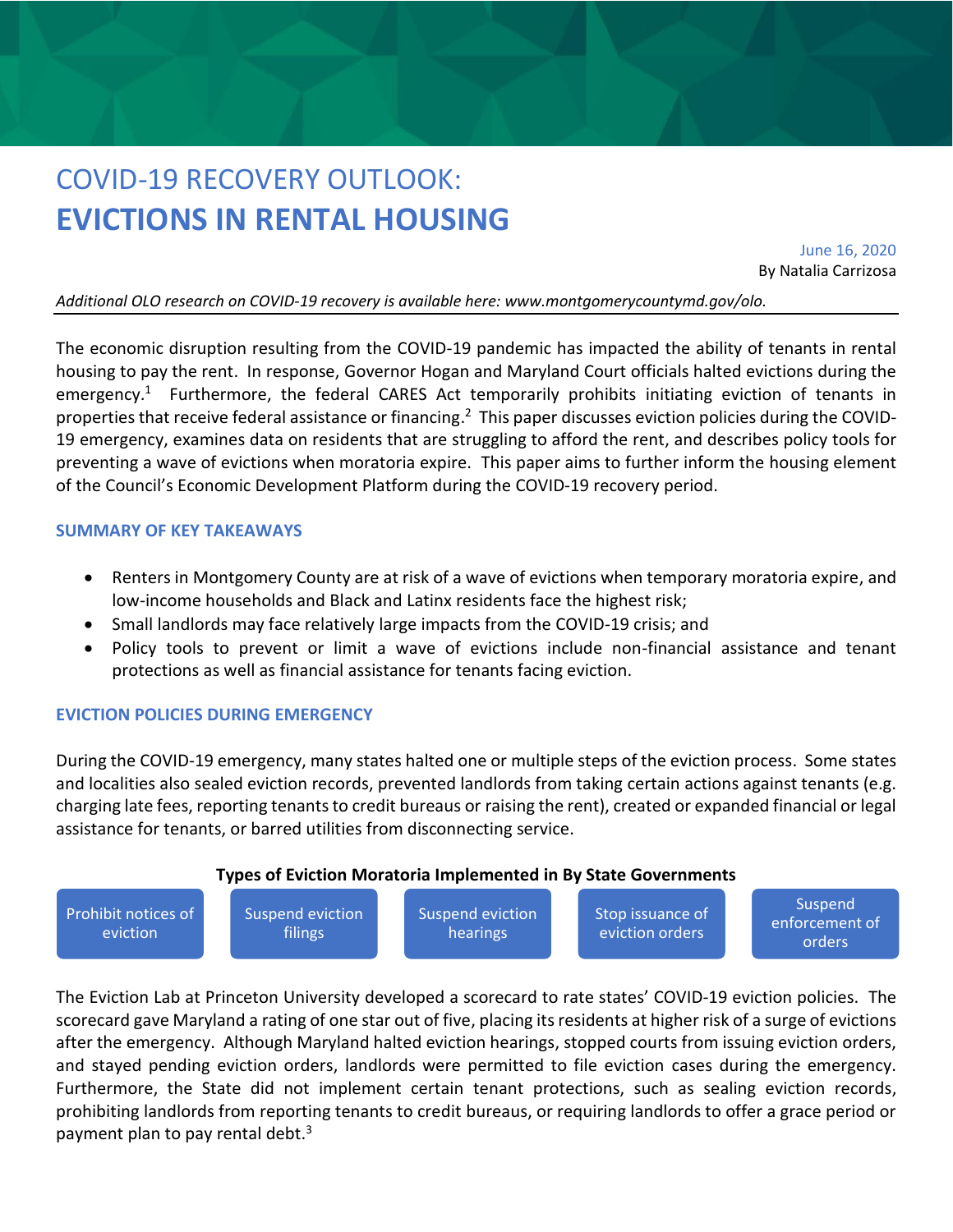## **HOUSEHOLDS AT RISK OF EVICTION**

Eviction moratoria have expired or are set to expire in most states by the end of July. Furthermore, by the end of July, the unemployed will no longer receive the additional \$600 in weekly federal unemployment benefits provided as part of the CARES Act. Emily Benfer of Columbia Law School and other housing experts predict that states will experience a wave of evictions when temporary protections and assistance expire.<sup>4</sup> While it is not possible to determine how many households will face eviction, available data provide insight into the characteristics of renter households that face the greatest difficulty affording the rent.

A household that spends more than 30% of its income on rent is considered to be "cost-burdened". The Joint Center for Housing Studies at Harvard University (JCHS) estimates that one in five renter households in the United States are likely to become cost-burdened or become more severely cost-burdened as a result of the COVID-19 emergency, impacting their ability to pay the rent. This estimate includes one in ten renter households who are at risk of becoming newly cost-burdened.<sup>5</sup>

The U.S. Census Bureau's weekly Household Pulse Survey (HPS), developed in response to the COVID-19 emergency, includes questions regarding rent payments among households. 6 HPS data show that on the week of May 28, 18% of renter households in the Washington, DC Metropolitan Area reported deferring or not paying the last month's rent on time, and 37% reported they had either had little or no confidence in their ability to pay next month's rent on time or already deferred it. These rates are similar to national rates for the same time period.



Source: U.S. Census Bureau, Household Pulse Survey Data Tables

Among those households that reported loss of employment income since March 13, more than one-quarter reported that they deferred or did not pay the last month's rent on time, compared with 5% of other households.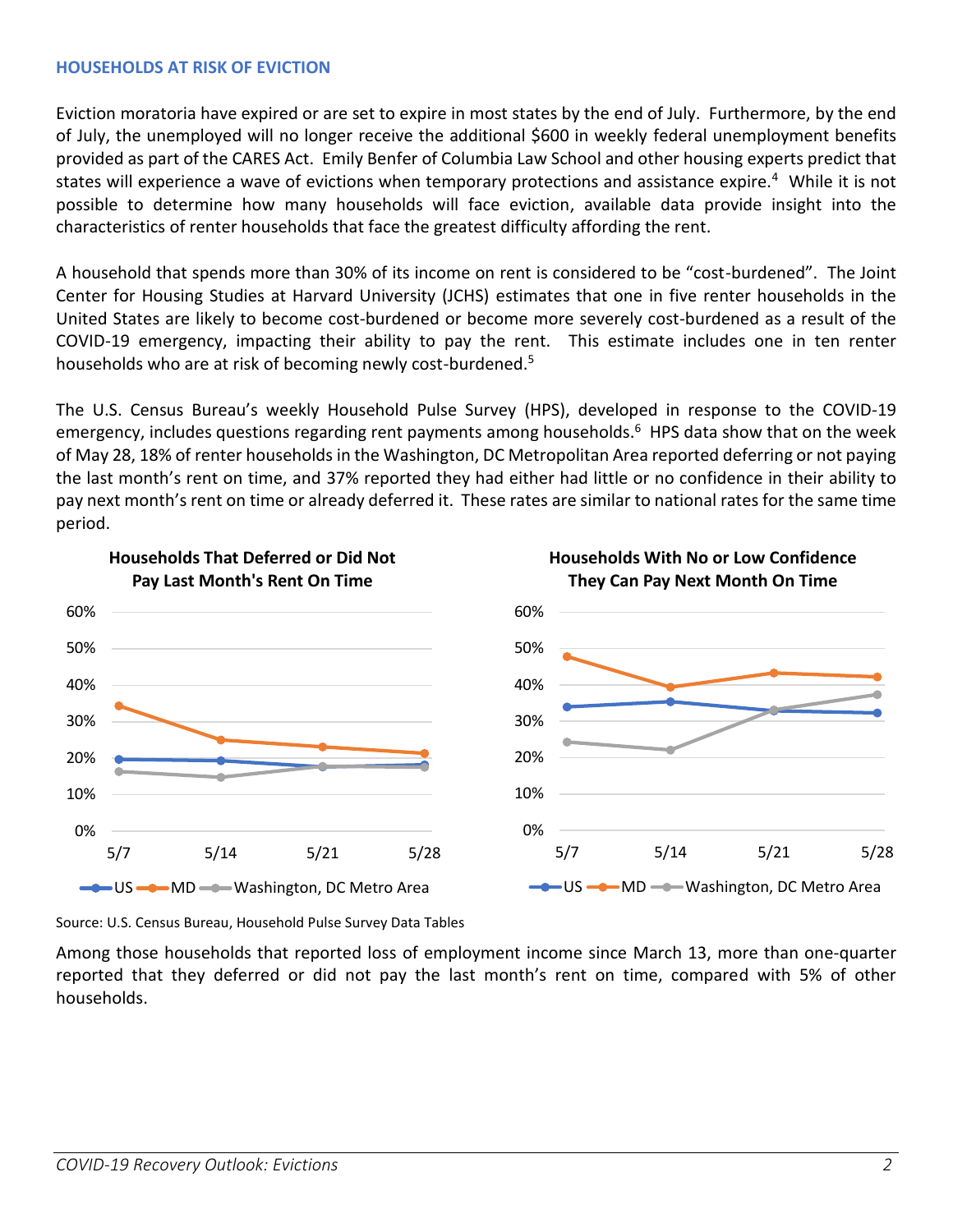# **Households in the Washington, DC Metropolitan Area That Deferred or Did Not Pay Last Month's Rent On Time, Week Starting May 28**





HPS data also show that nonpayment rates were highest among households with low incomes. Households with annual incomes between \$25,000 and \$34,999 were the most likely (36%) to have deferred or not paid the last month's rent on time, followed by those with incomes between \$35,000 and \$49,999 (30%).





Disparities in nonpayment rates by race and ethnicity are large: 40% of Latinx and 24% Black respondents reported they deferred or did not pay the rent on time last month, compared with only 5% of White respondents.



# **Households in the Washington, DC Metropolitan Area Reporting They Deferred or Did Not Pay Last Month's Rent on Time By Race and Ethnicity, Week Starting May 28**

Source: U.S. Census Bureau, Household Pulse Survey Data Tables

Montgomery County-specific HPS data are not available. Data from U.S. Census Bureau indicate the Montgomery County had approximately 128,000 renter-occupied units between 2013 and 2018.<sup>7</sup> If renter households in Montgomery are similar to those in the Washington, DC Metropolitan area as a whole, approximately 23,000 households may have deferred or not paid last month's rent on time, and 47,000 may have little or no confidence in their ability to pay next month's rent on time.

Source: U.S. Census Bureau, Household Pulse Survey Data Tables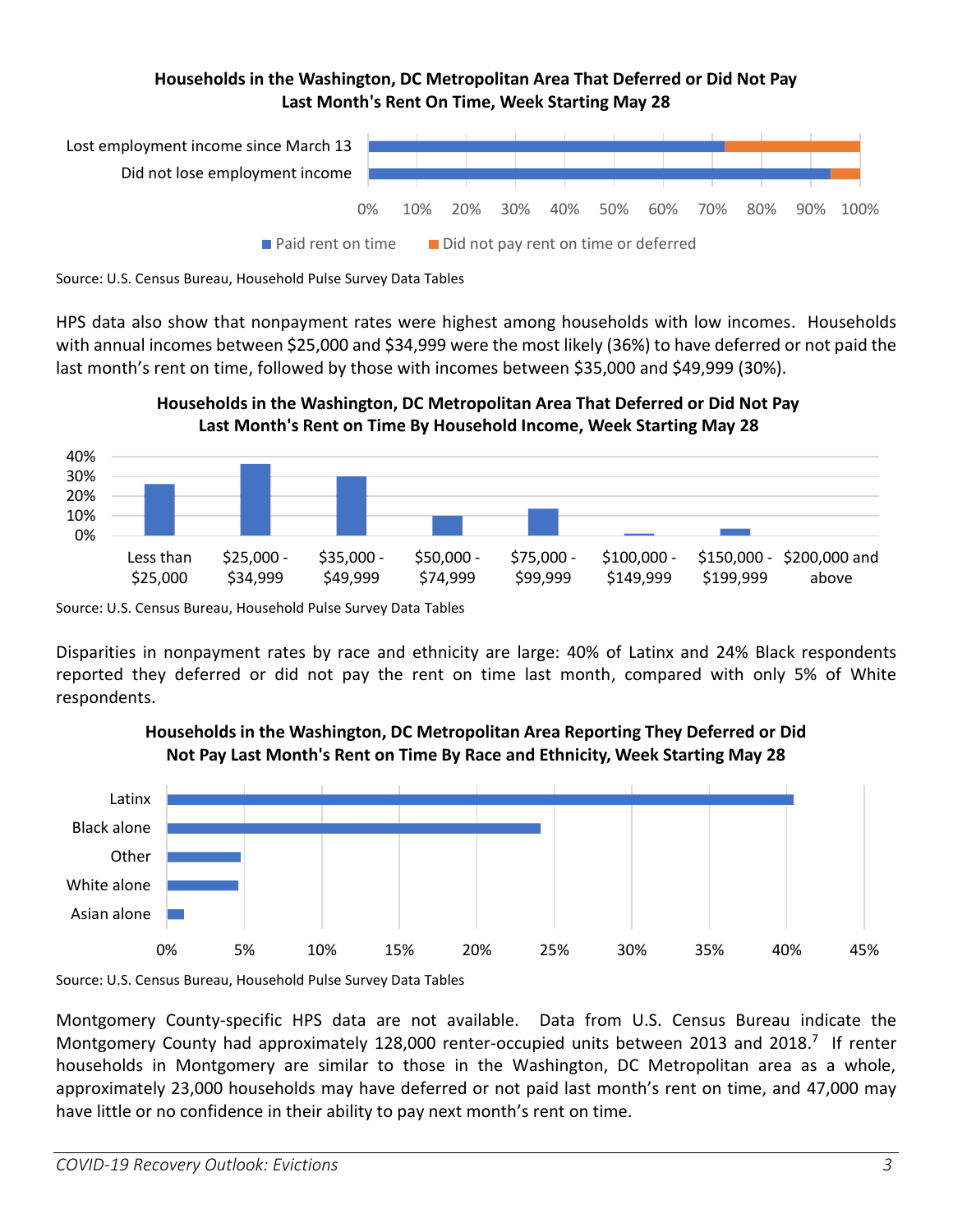#### **IMPACT ON LANDLORDS**

While eviction moratoria temporarily protect renters, they do not provide relief to landlords who have lost rental income. Landlords use rental income to make property tax, mortgage, insurance and utility payments as well as to fund building maintenance.<sup>8</sup>

Like renter households, the impact of the COVID-19 emergency is not evenly distributed among landlords. Data collected by the National Multifamily Housing Council (NMHC) indicate that at the national level, 95% of tenants in market-rate professionally managed apartments made full or partial rent payments, either on time or late, in May of 2020, compared with 97% in May of 2019.<sup>9</sup>

However, NMHC's data exclude subsidized housing as well as single-family rentals and "small" or "mom and pop" landlords.<sup>10</sup> The Joint Center for Housing Studies of Harvard University estimates that single-family and small multi-family buildings with 19 units or less, many of which are excluded from the NMHC dataset, are more likely than larger buildings to house tenants that face difficulties paying the rent during and after the COVID-19 emergency for two reasons:

- Tenants in single-family homes and small multifamily buildings are more likely than tenants in larger buildings to work in the industries hardest hit by COVID-19; and
- Small multi-family buildings tend to charge lower rents than large buildings, and tenants in these buildings tend to have lower incomes.<sup>11</sup>

Therefore, while national data do not currently show large reductions in rent payment rates among large landlords, landlords of relatively few units are likely to be more severely impacted. As shown in the chart to the right, multi-family buildings with 2-9 units and detached and attached single-family homes accounted for nearly 40% of all renter-occupied housing units in Montgomery County between 2013 and 2018.

**Renter-Occupied Housing Units in Montgomery County By Type of Structure, 2013-2018**



Source: 2018 American Community Survey, 5-Year Estimates

#### **BEYOND EVICTION MORATORIA: APPROACHES FOR PREVENTING OR LIMITING A WAVE OF EVICTIONS**

The Eviction Lab and the Urban Institute describe two categories of tools to prevent a wave of evictions: (1) nonfinancial assistance and tenant protections around eviction processes; and (2) financial assistance for tenants. Although both categories of tools primarily target tenants, financial assistance also provides relief to landlords who benefit from tenants using assistance to pay the rent.

The table on the following page describes options for non-financial assistance and tenant protections. The first set of non-financial protections give tenants additional time to recover income or identify other resources to help them remain housed in the near term. The second set helps tenants avoid eviction and remain securely housed in the longer term.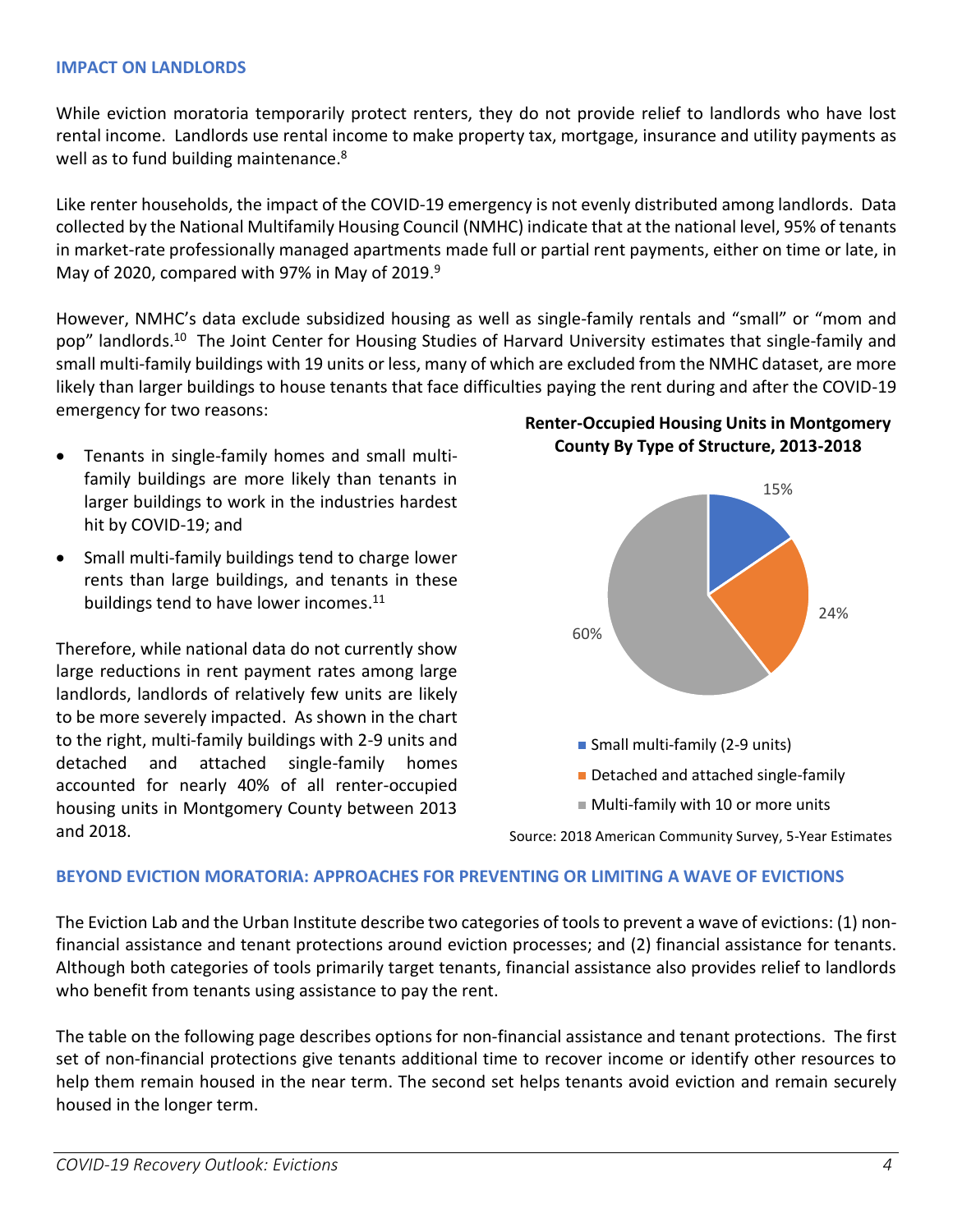## **Types of Non-Financial Assistance and Tenant Protections to Prevent Wave of Evictions**

| Near-term   | Keep eviction moratoria in effect for a period of time after the state of emergency ends to<br>$\bullet$<br>give tenants more time to avoid eviction |
|-------------|------------------------------------------------------------------------------------------------------------------------------------------------------|
|             | Require landlords to give tenants a grace period or offer payment plans for rent payments<br>$\bullet$                                               |
|             | Prohibit rent raises during the COVID-19 emergency<br>٠                                                                                              |
| Longer-term | Detach rental debt from tenancy or canceling rent debts<br>$\bullet$                                                                                 |
|             | Guarantee free legal counsel to tenants in eviction cases<br>٠                                                                                       |
|             | Provide or require mediation before eviction process begins<br>٠                                                                                     |
|             | Seal some eviction records, such as cases that did not result in a judgment for the landlord<br>٠                                                    |
|             | Assign dedicated judges or creating a specialized housing court for landlord-tenant matters to                                                       |
|             | ensure judges are familiar with rules established during the emergency.                                                                              |

Sources: "COVID-19 Housing Policy Scorecard Methodology," Eviction Lab, Princeton University, April 20, 2020, < <https://evictionlab.org/covid-housing-scorecard-methods/> > and Brennan, M.,"When Moratoria Lift, How Can State and Local Governments Avoid a COVID-19 Eviction Surge", Housing Matters: An Urban Institute Initiative, May 20, 2020.

Many state and local governments had programs in place prior to the COVID-19 emergency to provide financial assistance to households at risk of eviction. During the emergency, many jurisdictions expanded these emergency rental assistance programs or created new ones. The Urban Institute reviewed 43 programs that were created or repurposed to assist renter households impacted by the COVID-19 emergency. A small number of programs also provide direct assistance to landlords. The Urban Institute recommends that state and local governments:

- 1. Build new financial assistance on existing programs and capacity, including in the nonprofit sector;
- 2. Make programs flexible, for example by allowing recipients to use assistance for other needs like food and medication; and
- 3. Prioritize populations with the greatest unmet need rather than those that are most financially stable.<sup>12</sup>

# **TAKEAWAYS**

When states' eviction moratoria expire in the coming months, renters are at risk of a wave of evictions. Researchers have identified a variety of tools to prevent or limit this wave. In the short-term, policymakers may:

- Consider how best to target protections and assistance to residents at highest risk of eviction, including households with low incomes and Latinx and Black residents;
- Take into account the impact of the COVID-19 emergency on small landlords and their role in providing housing to low-income residents in designing assistance programs;
- Determine what role new tenant protections can play in limiting evictions after moratoria expire; and
- Examine how emergency rental assistance programs should be adapted in response to the emergency, such as through increased flexibility or approaches for prioritizing residents with the greatest unmet need.

In the longer term, policymakers may consider which policy changes are temporary and which need to be ongoing, including tenant protections implemented in response to the emergency as well as any changes to emergency rental assistance programs.